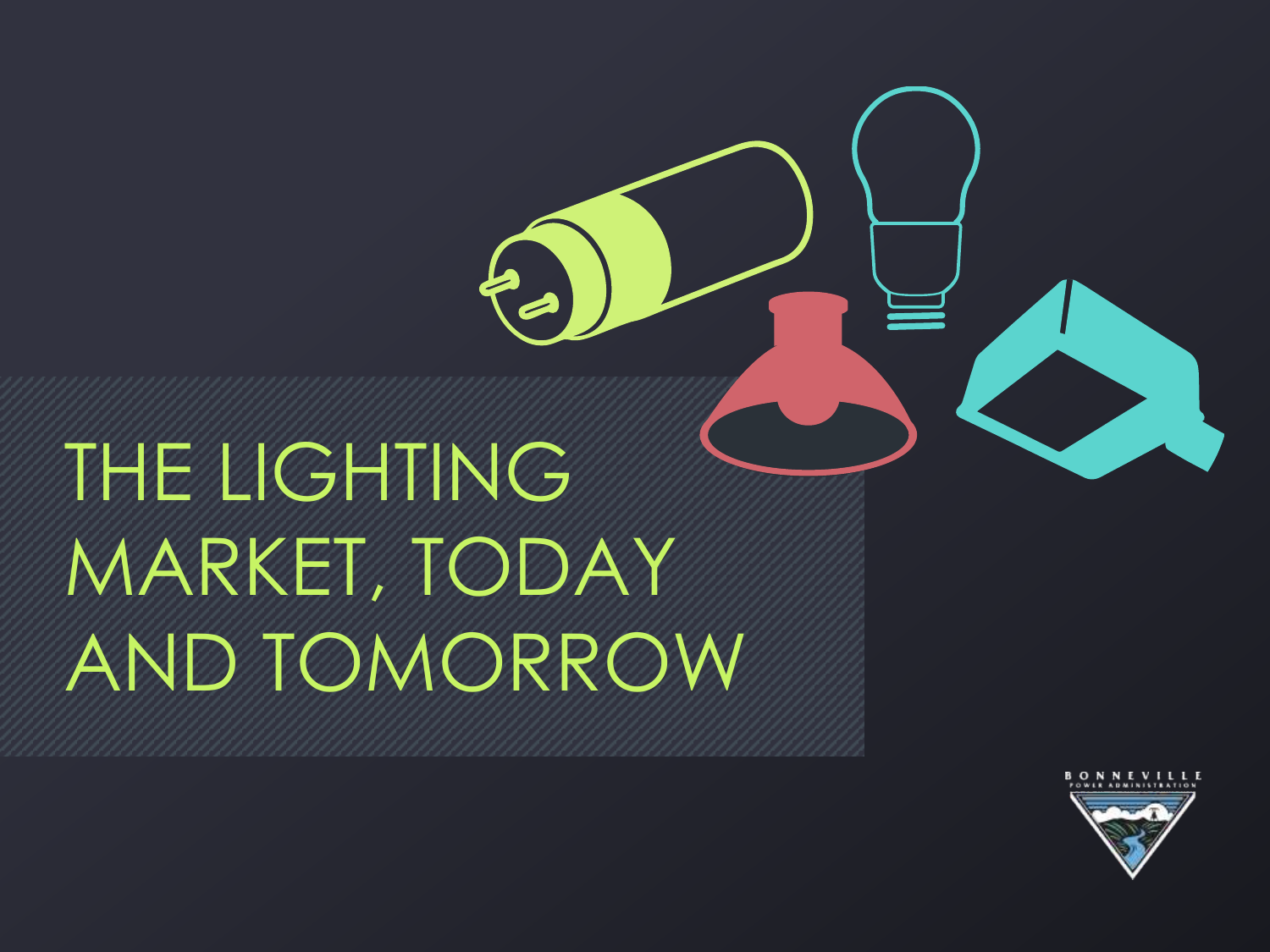### THE LIGHTING MARKET IS CHANGING



Today Tomorrow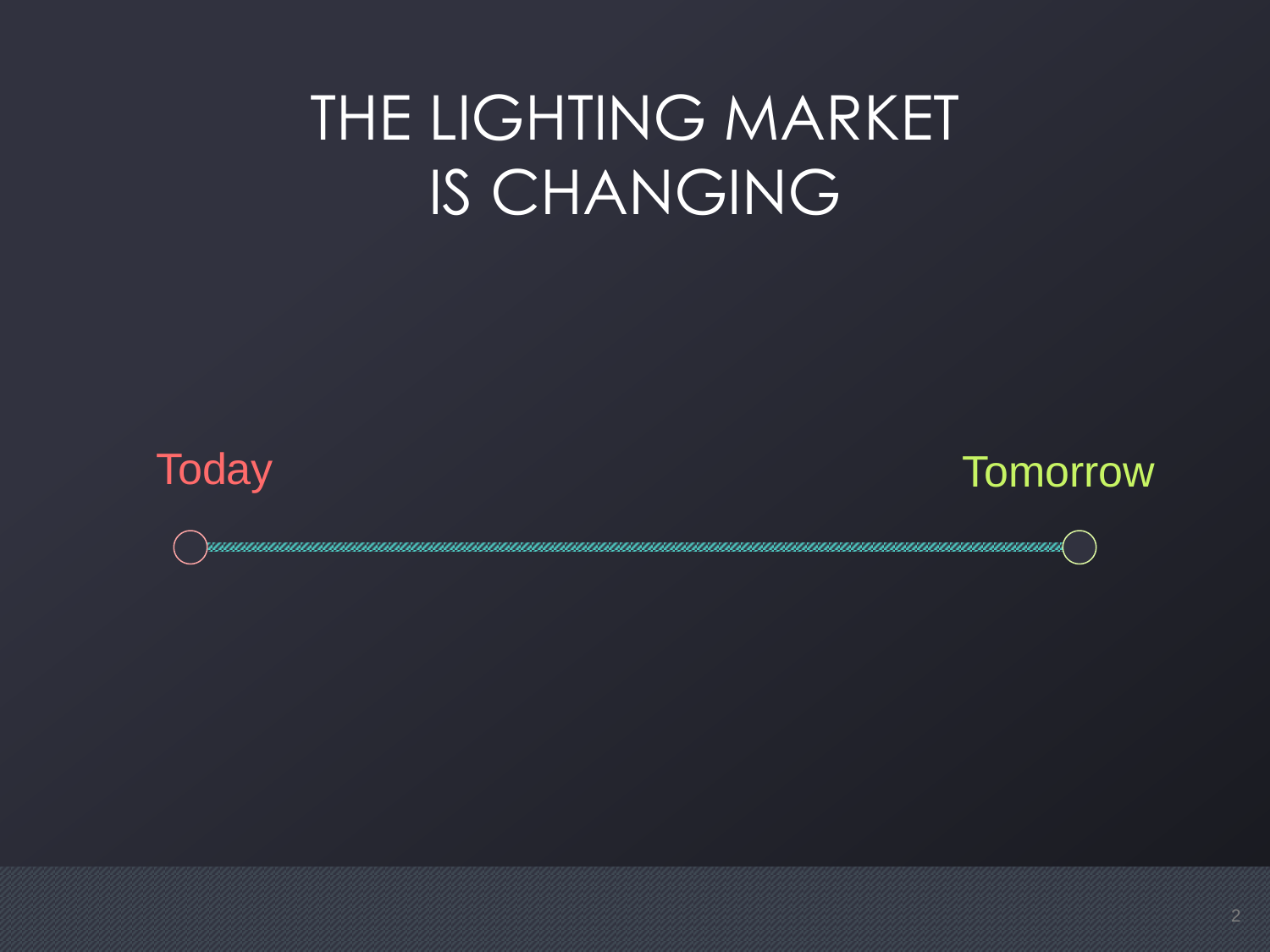#### HISTORY CAN TEACH US

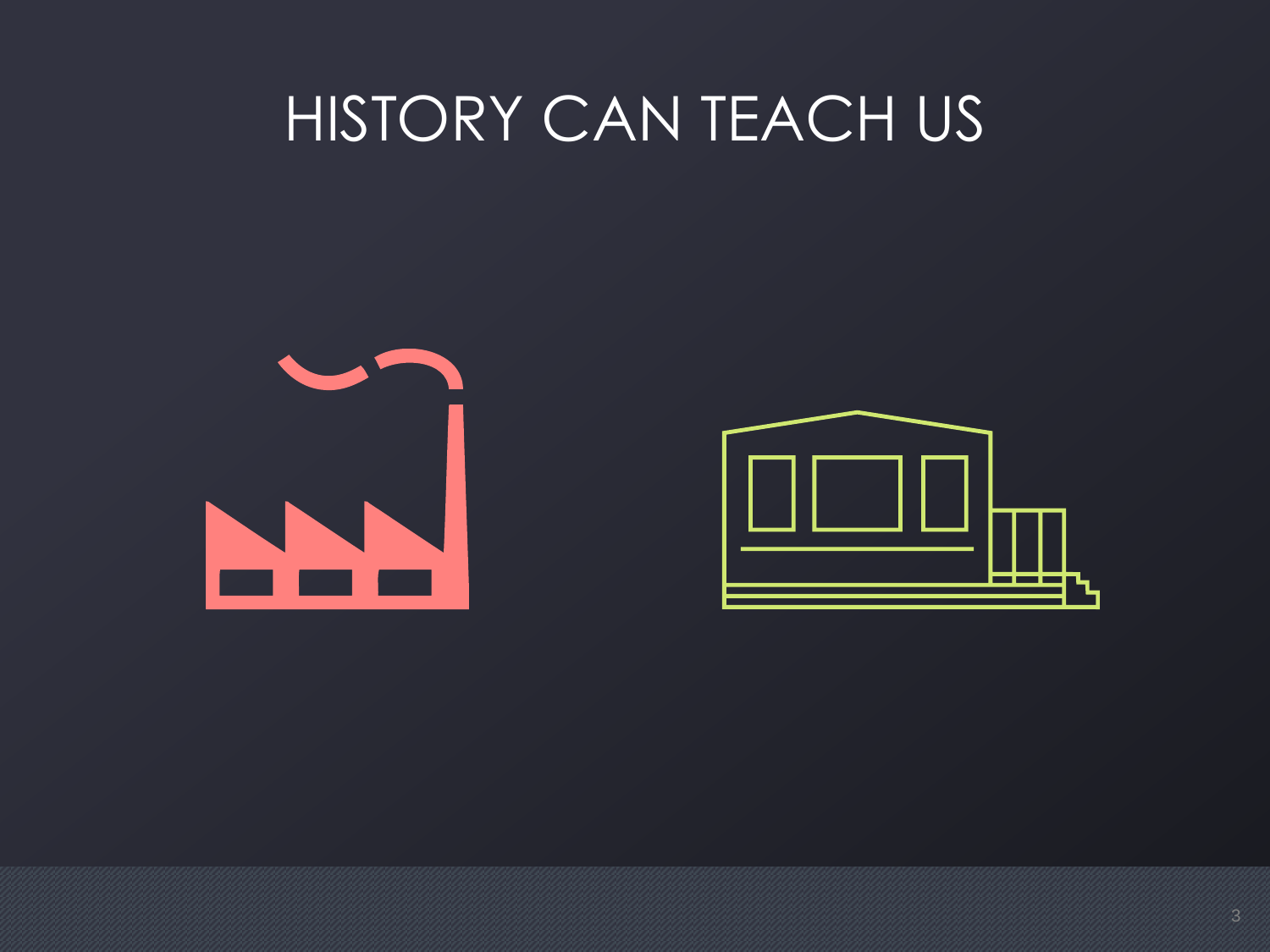#### THE PLAYERS



#### Manufacturers Distributors Retailers End-Users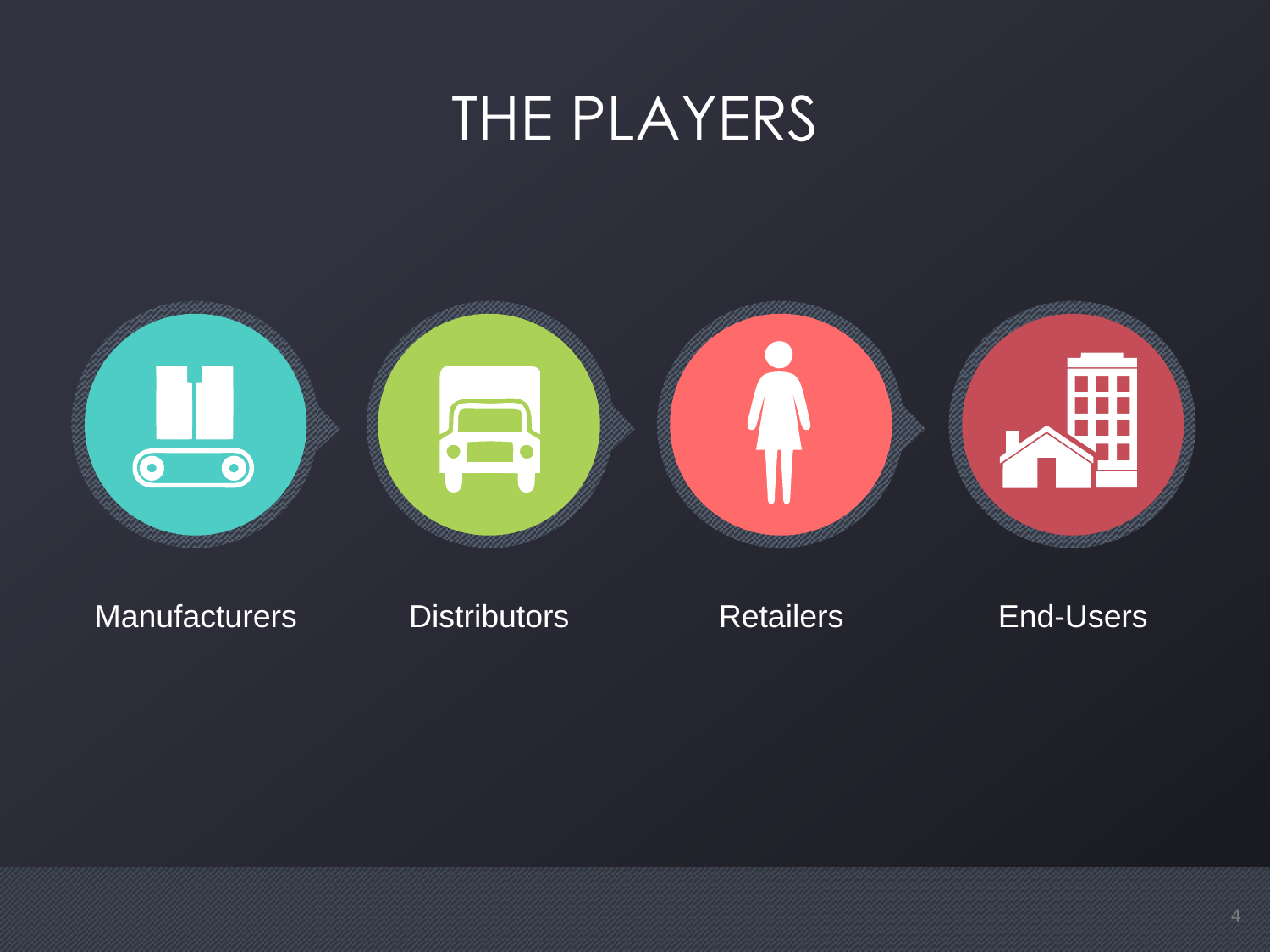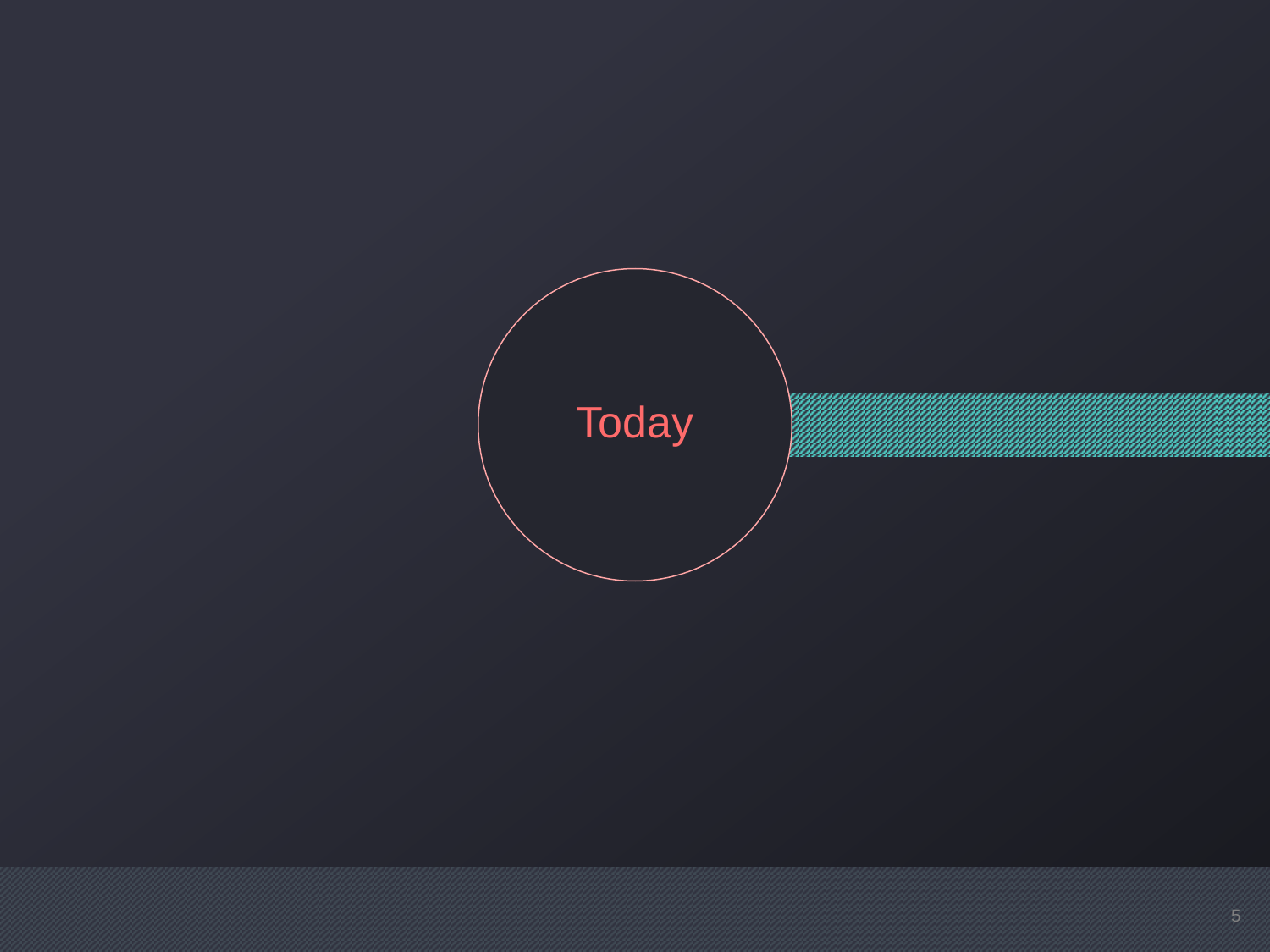### MANUFACTURERS

#### COMMERCIAL SPACE



Lamp Manufacturers Fixture Manufacturers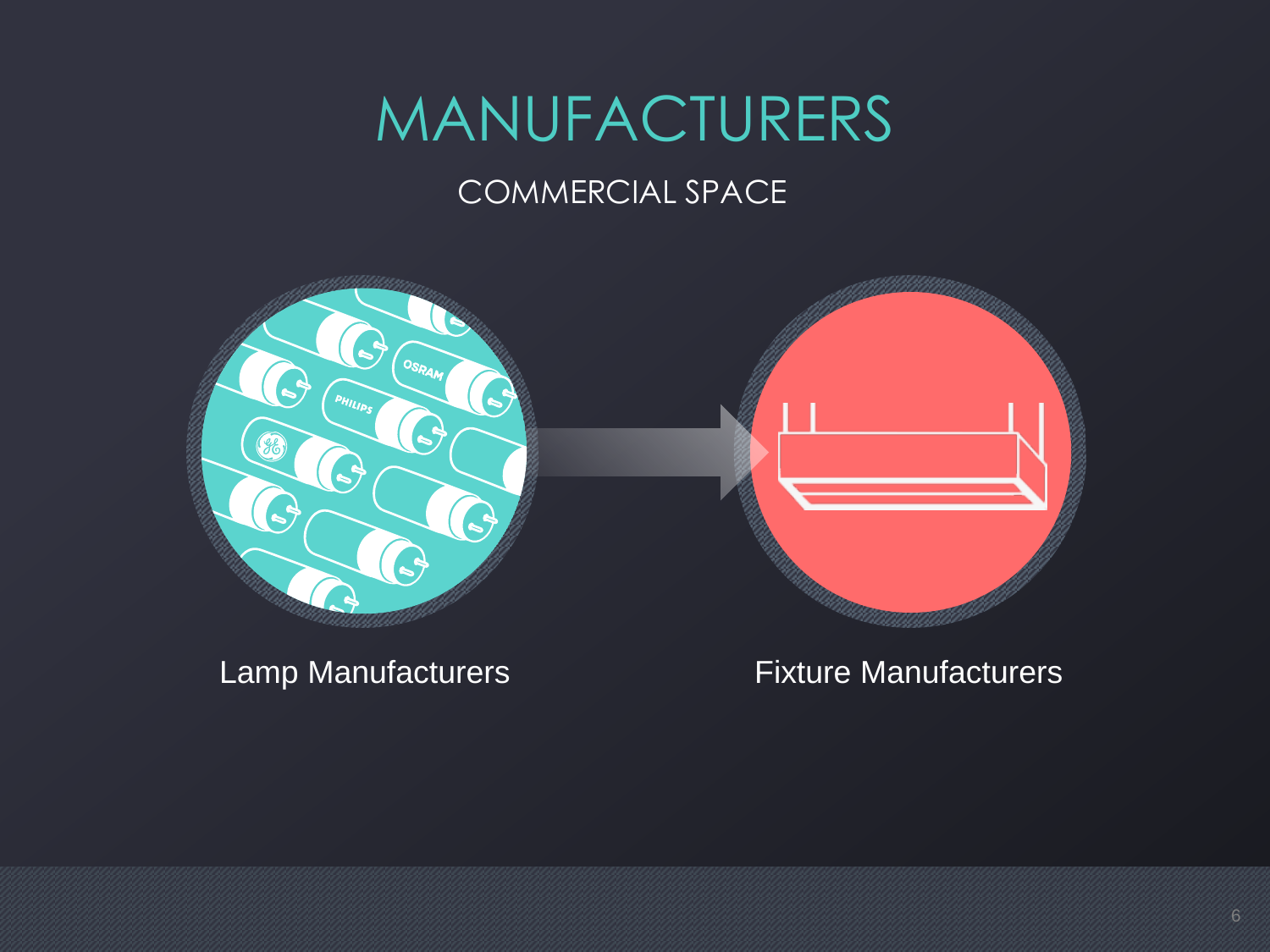#### MANUFACTURERS

#### RESIDENTIAL SPACE







Exclusive arrangements with retailers

Less profit than the commercial sector Intense competition for shelf space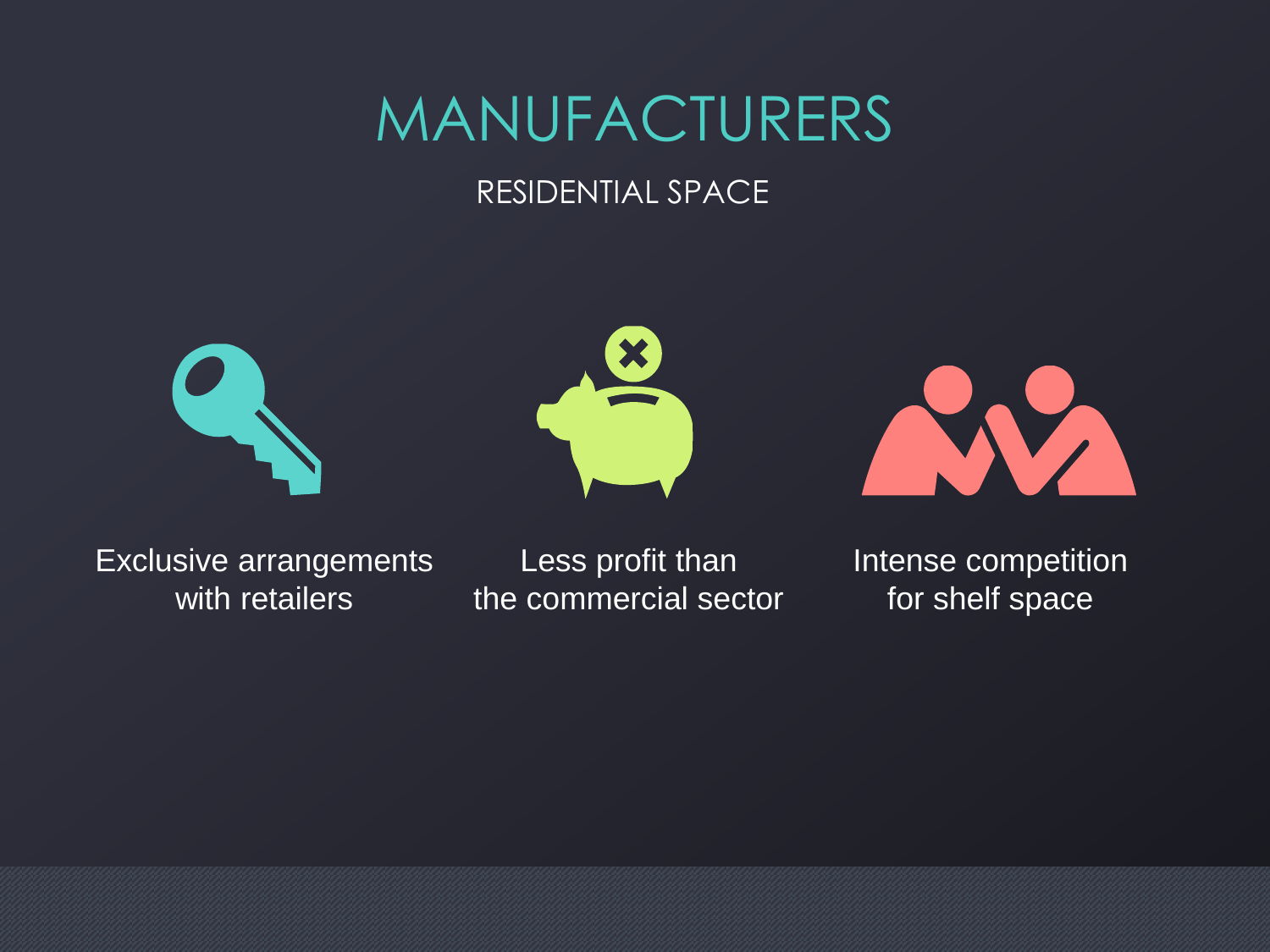#### DISTRIBUTORS







Many market players

Few barriers to entry

Market share diffusely spread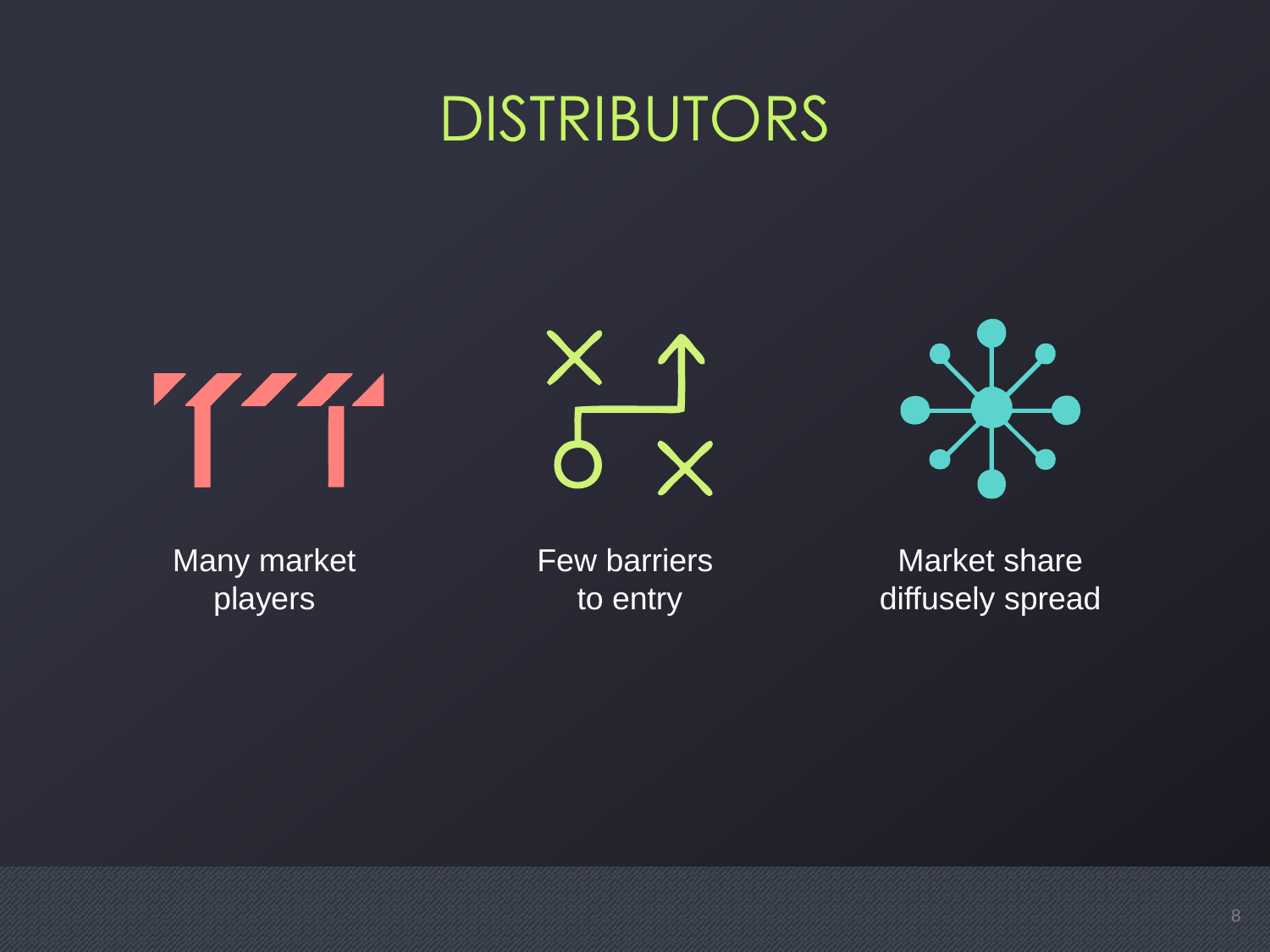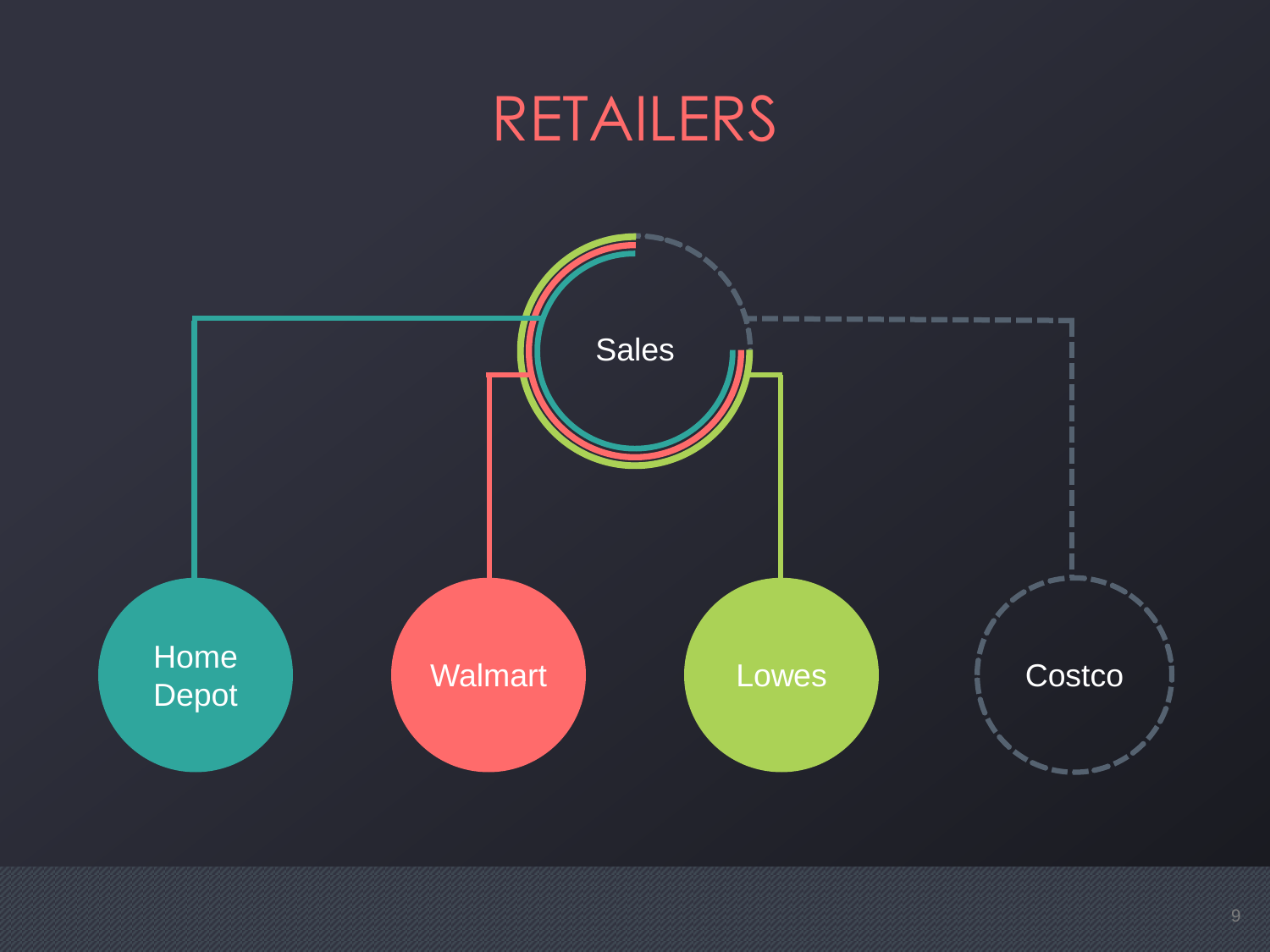### GROWTH IN LED SALES

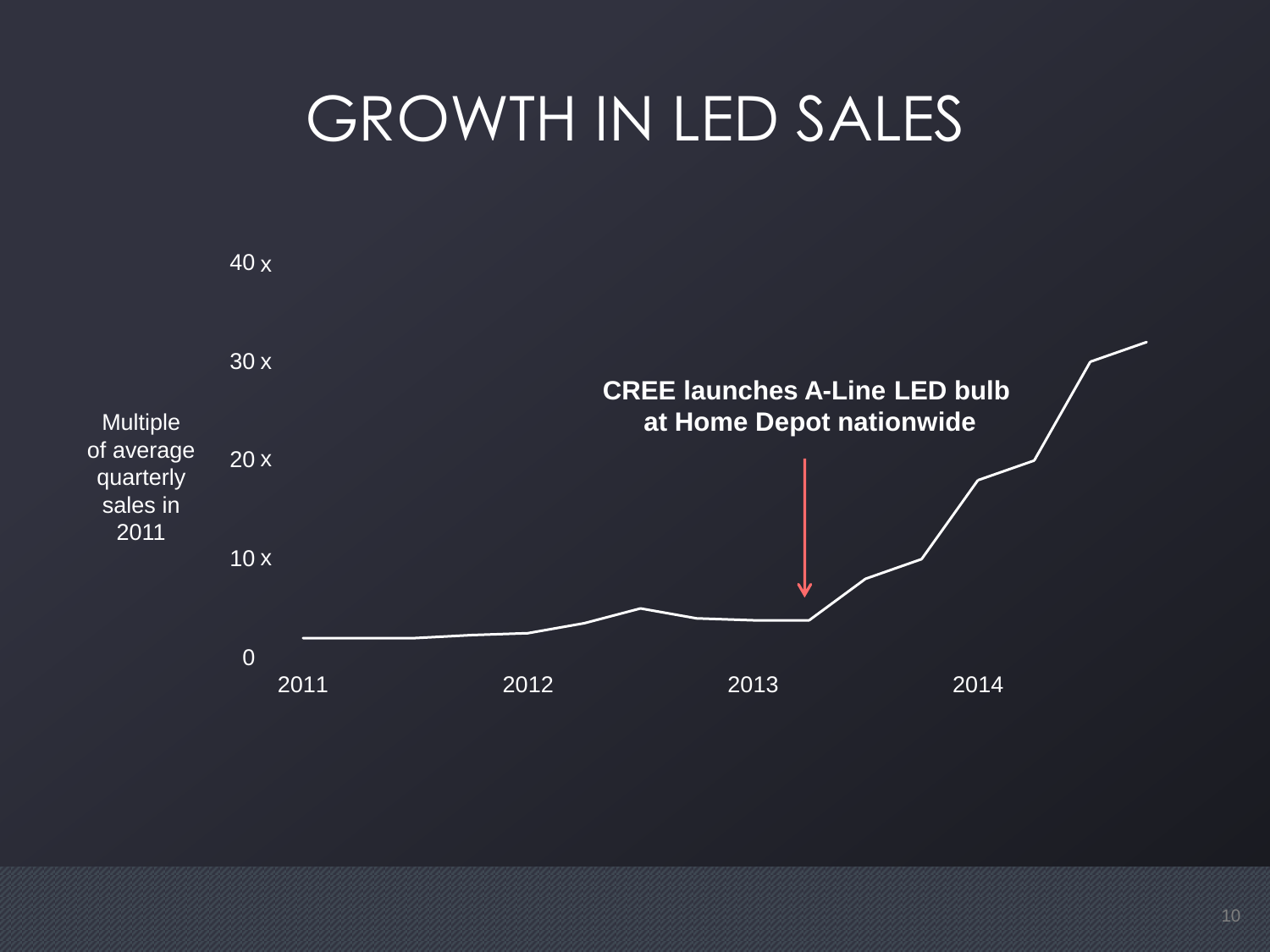## FLUORESCENTS ARE STILL IN THE GAME

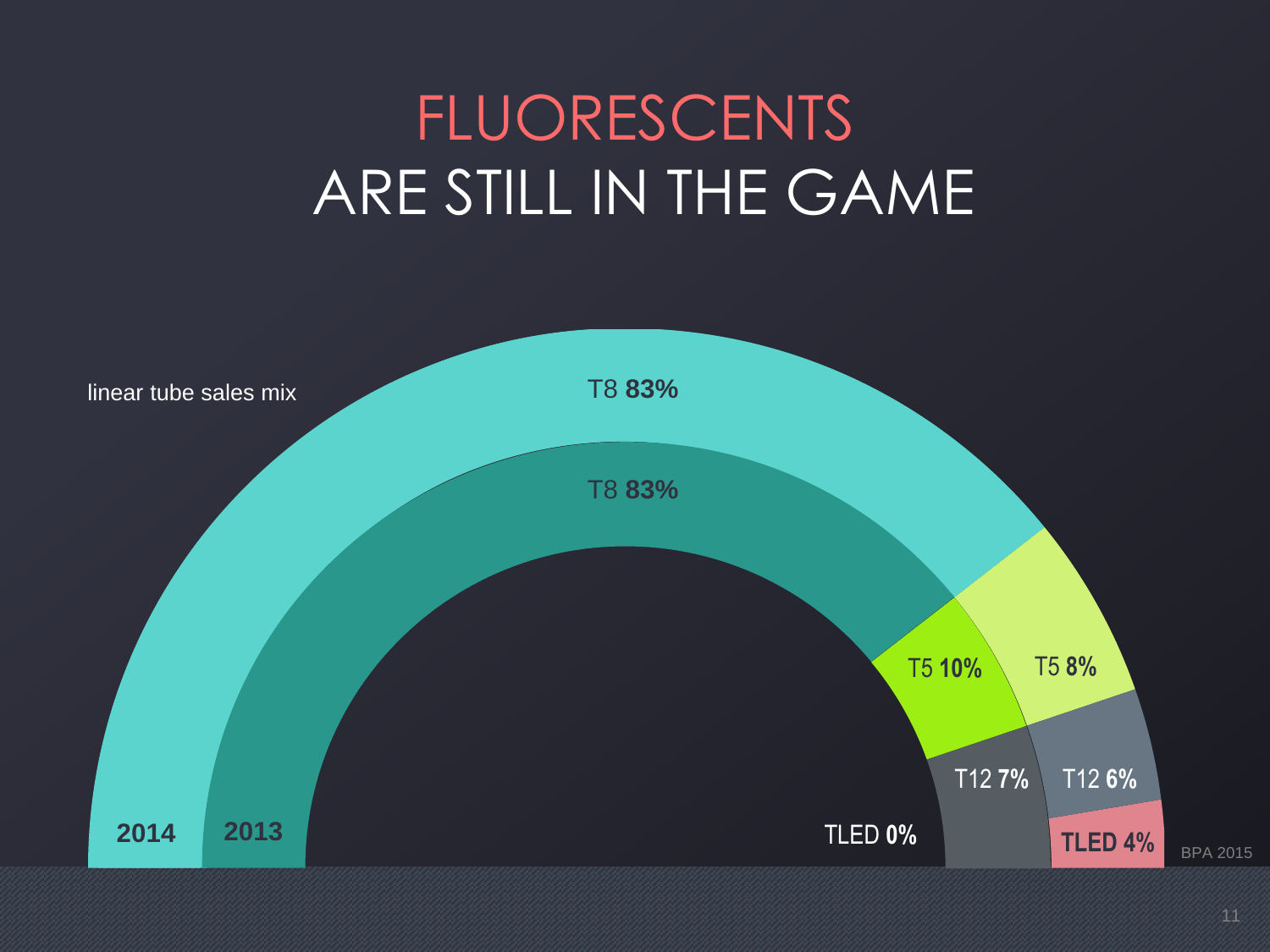## STAND-ALONE LAMPS ARE STILL IN THE MIX

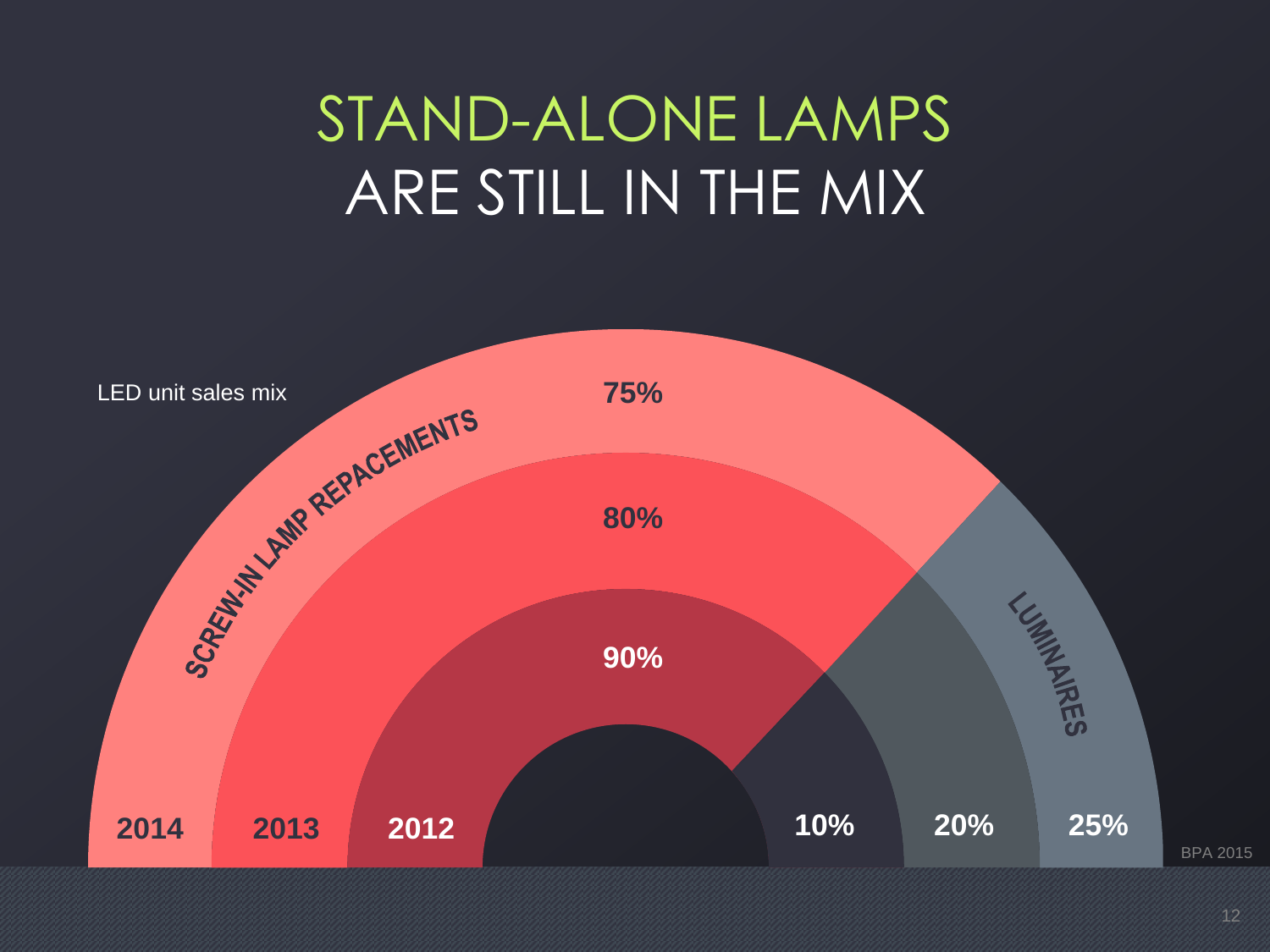# RETAIL PRODUCT SHELVES

#### INCANDESCENT



Northwest Retailer Technology Mix in 2014, General Purpose Lamps

BPA 2015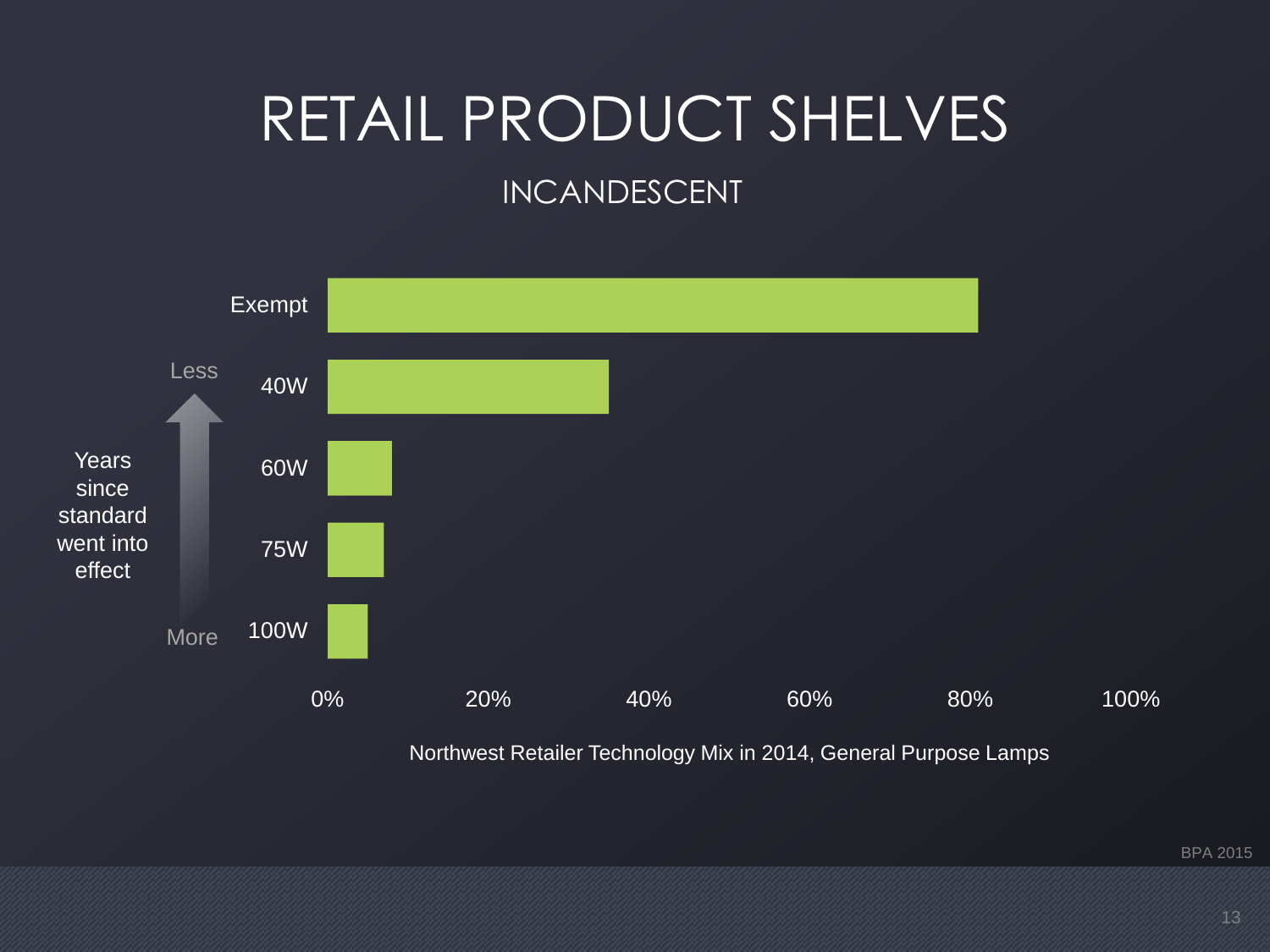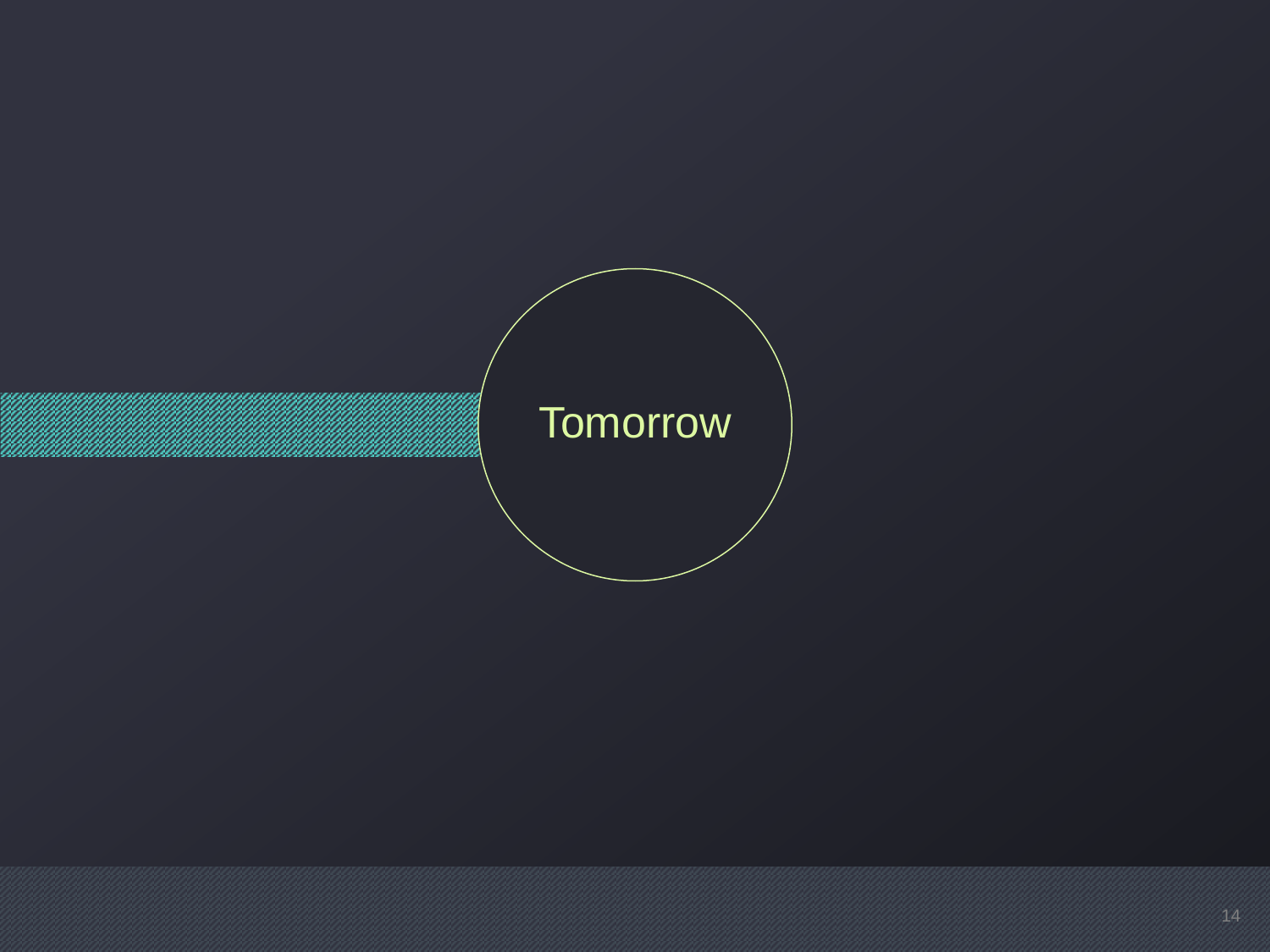## MANUFACTURERS

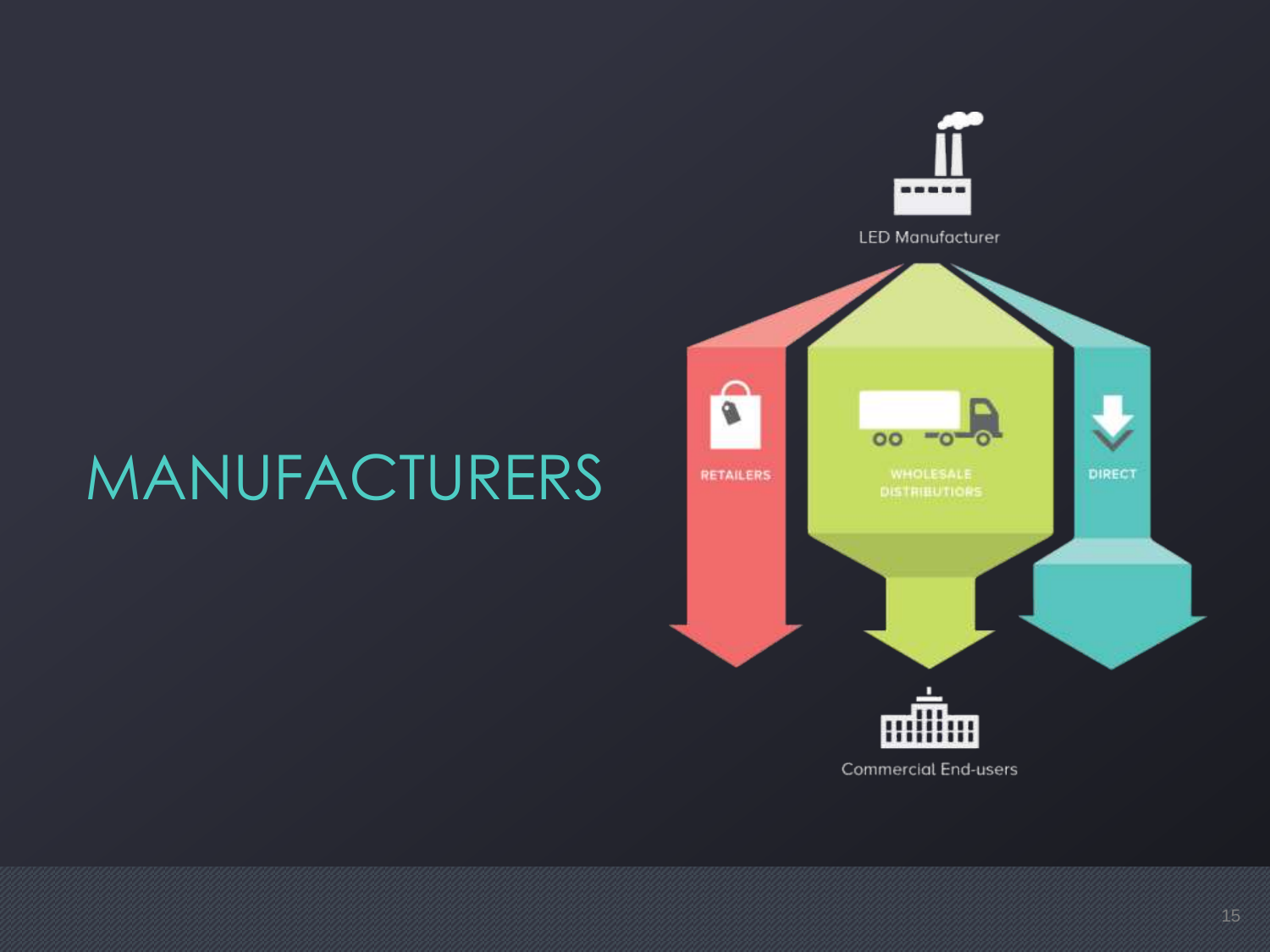### MANUFACTURERS

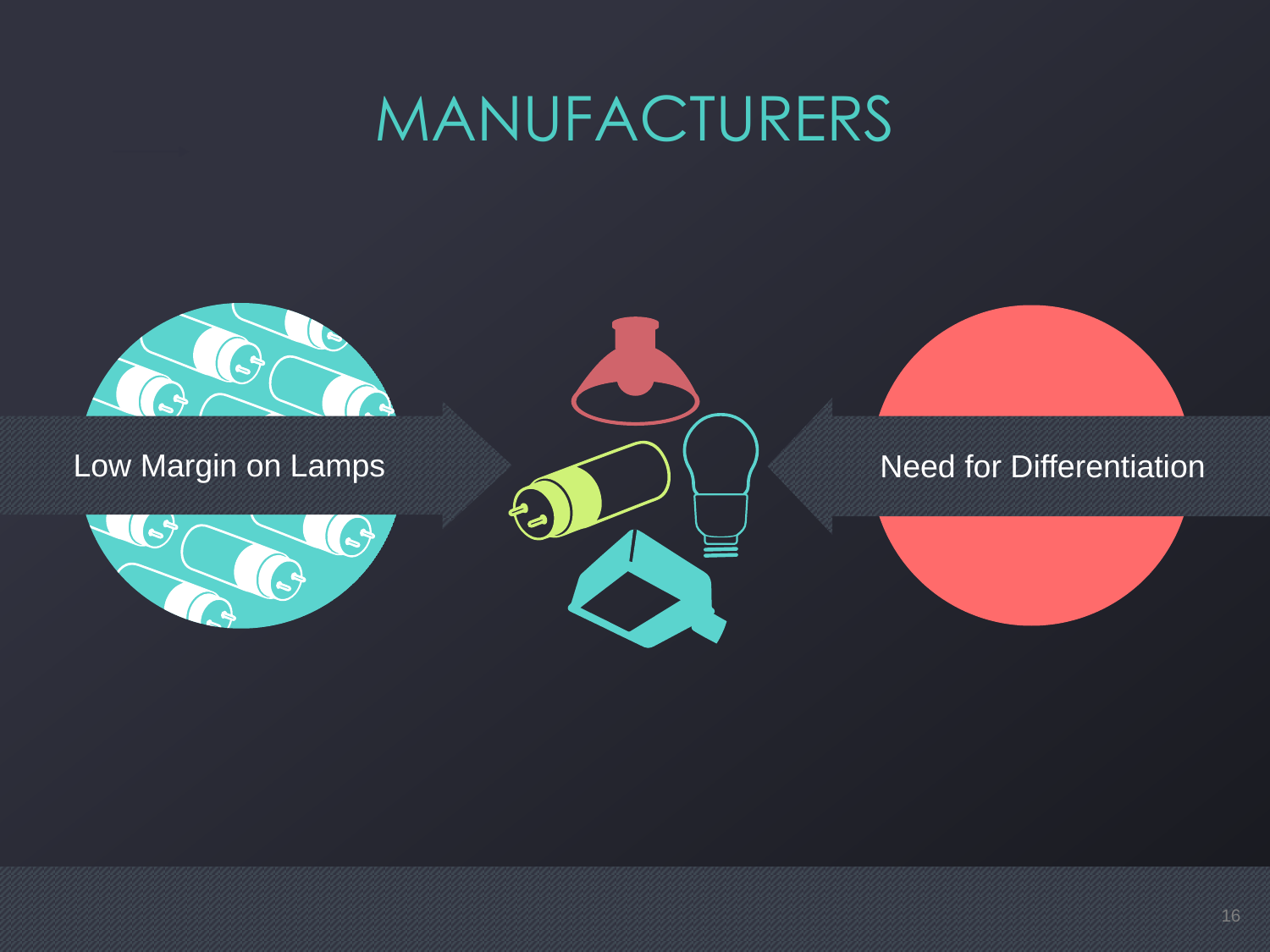### DISTRIBUTORS



#### **Manufacturers Distributors** Retailers **End-Users**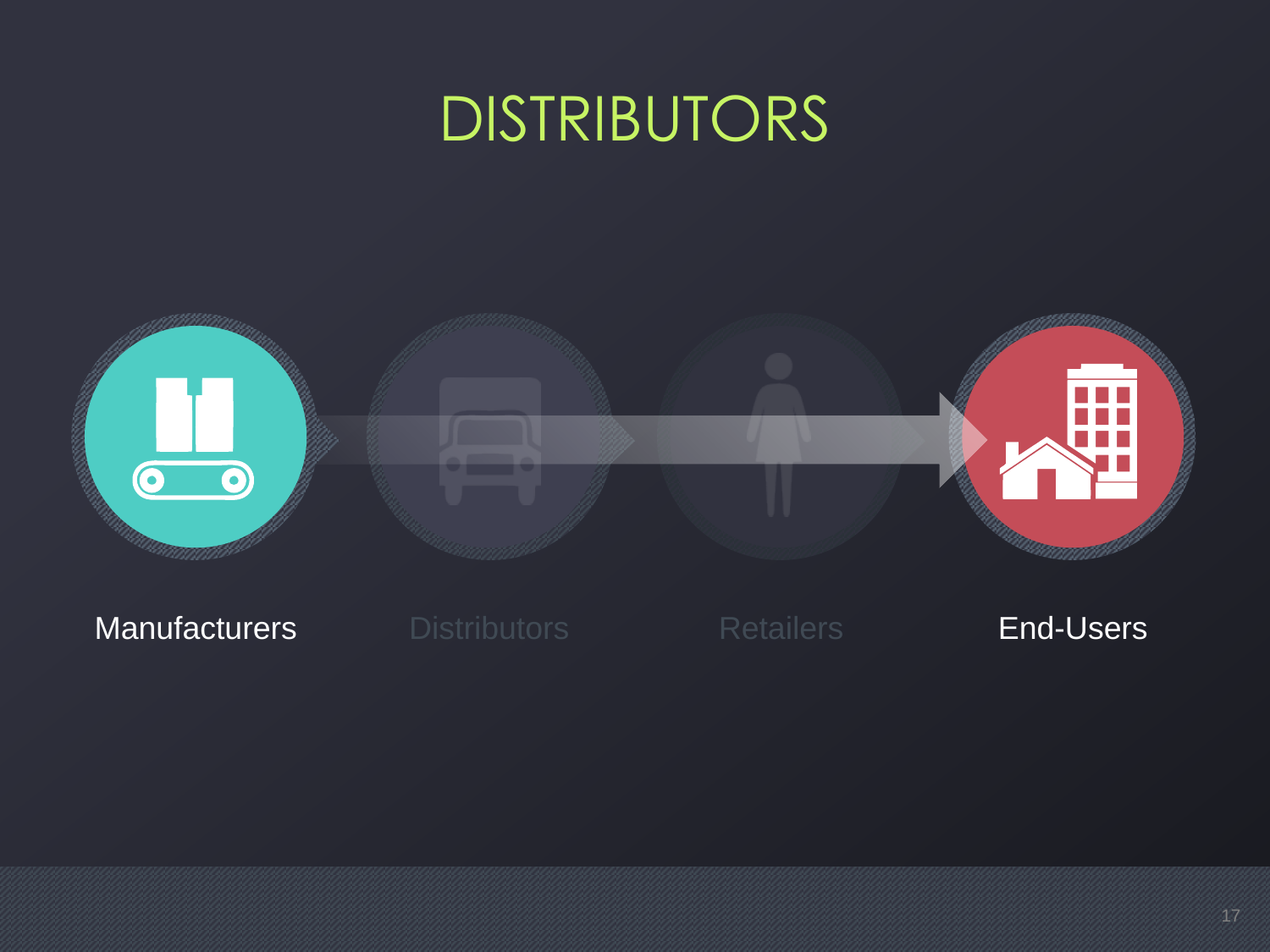#### RETAILERS



#### Less Frequent Purchase **Want Rather than Need**



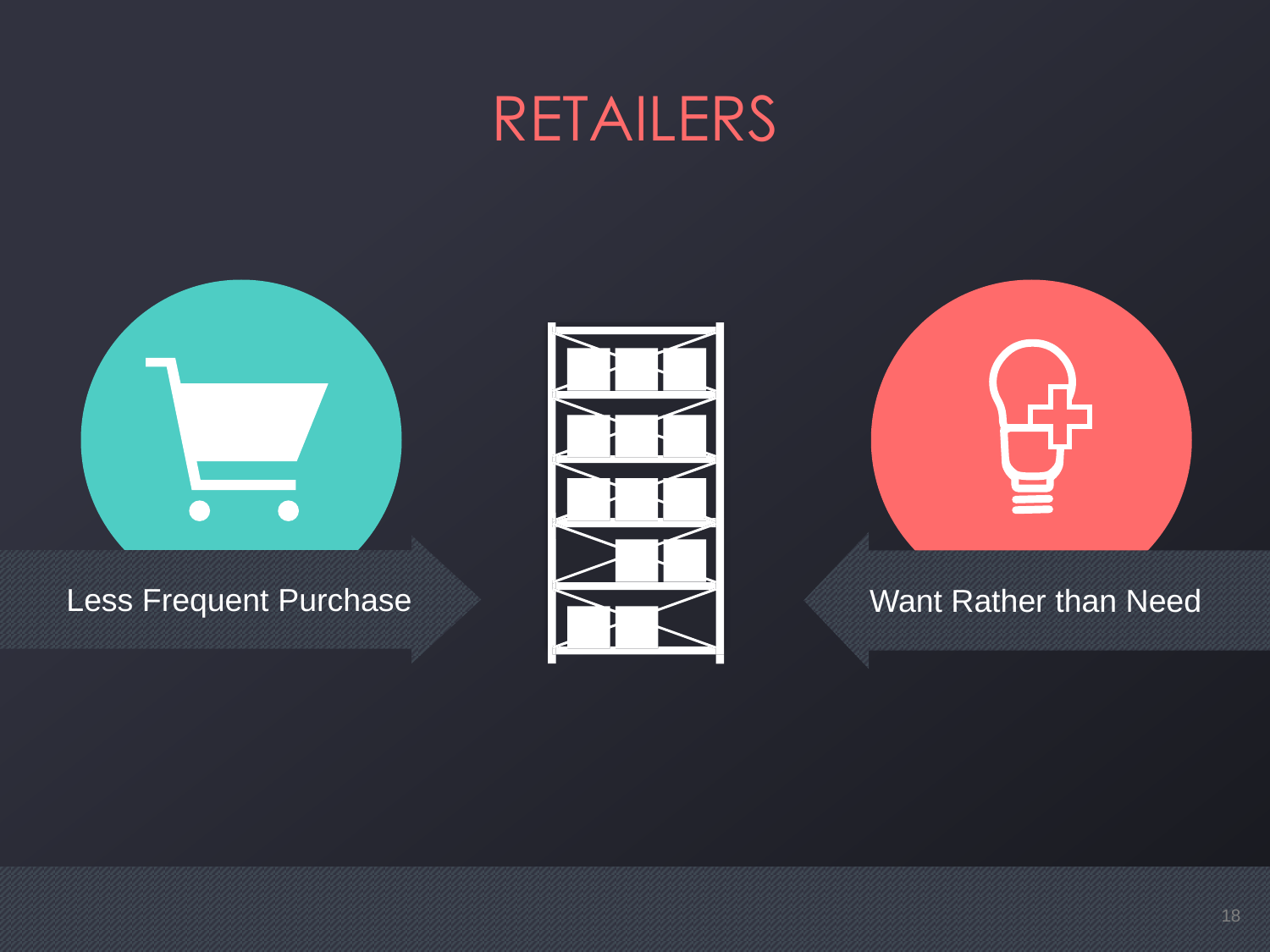## FUTURE LED MARKET SHARE

#### COMMERCIAL SPACE



U.S. DOE 2014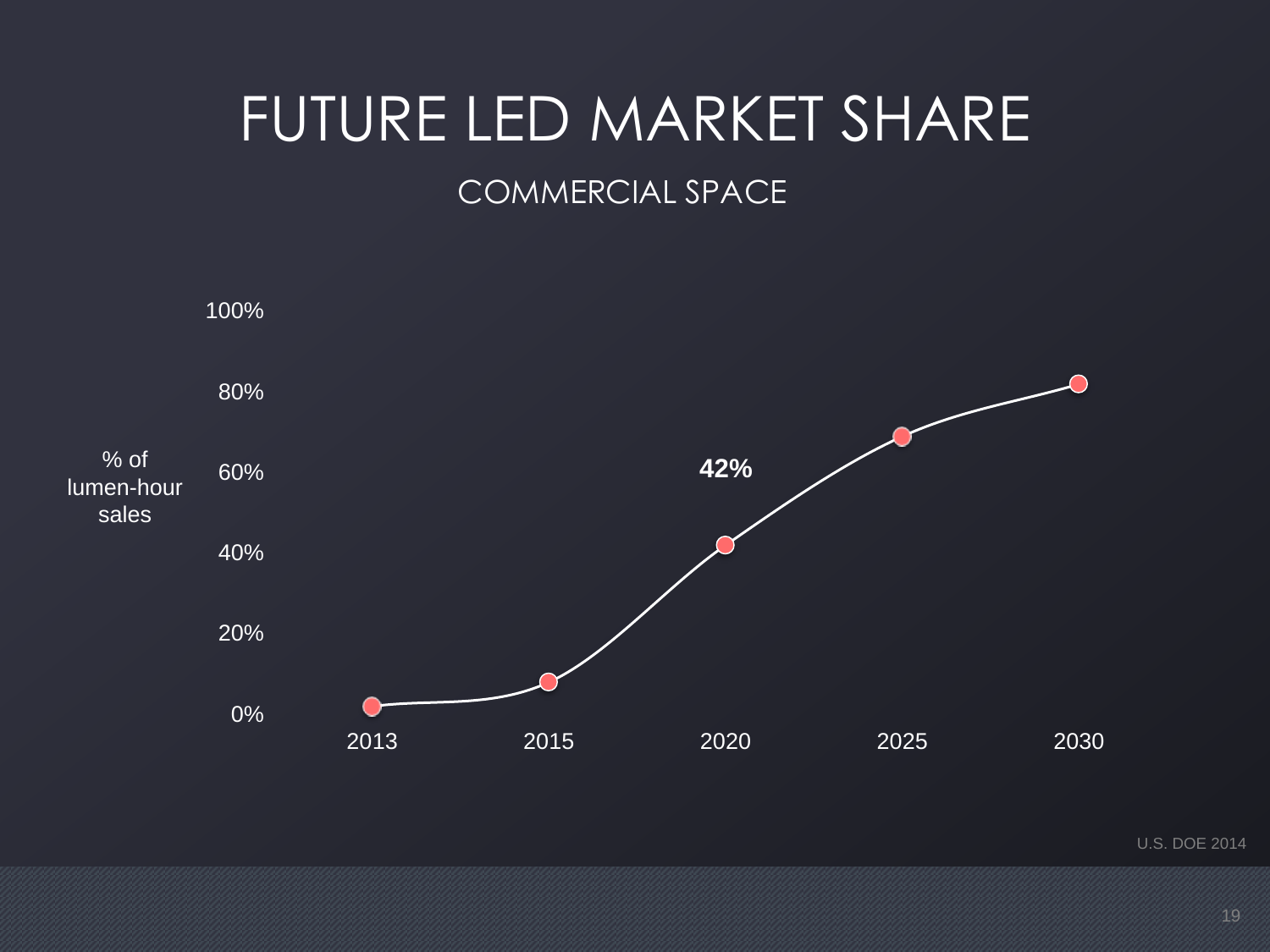# FUTURE LED MARKET SHARE

#### RESIDENTIAL SPACE



U.S. DOE 2014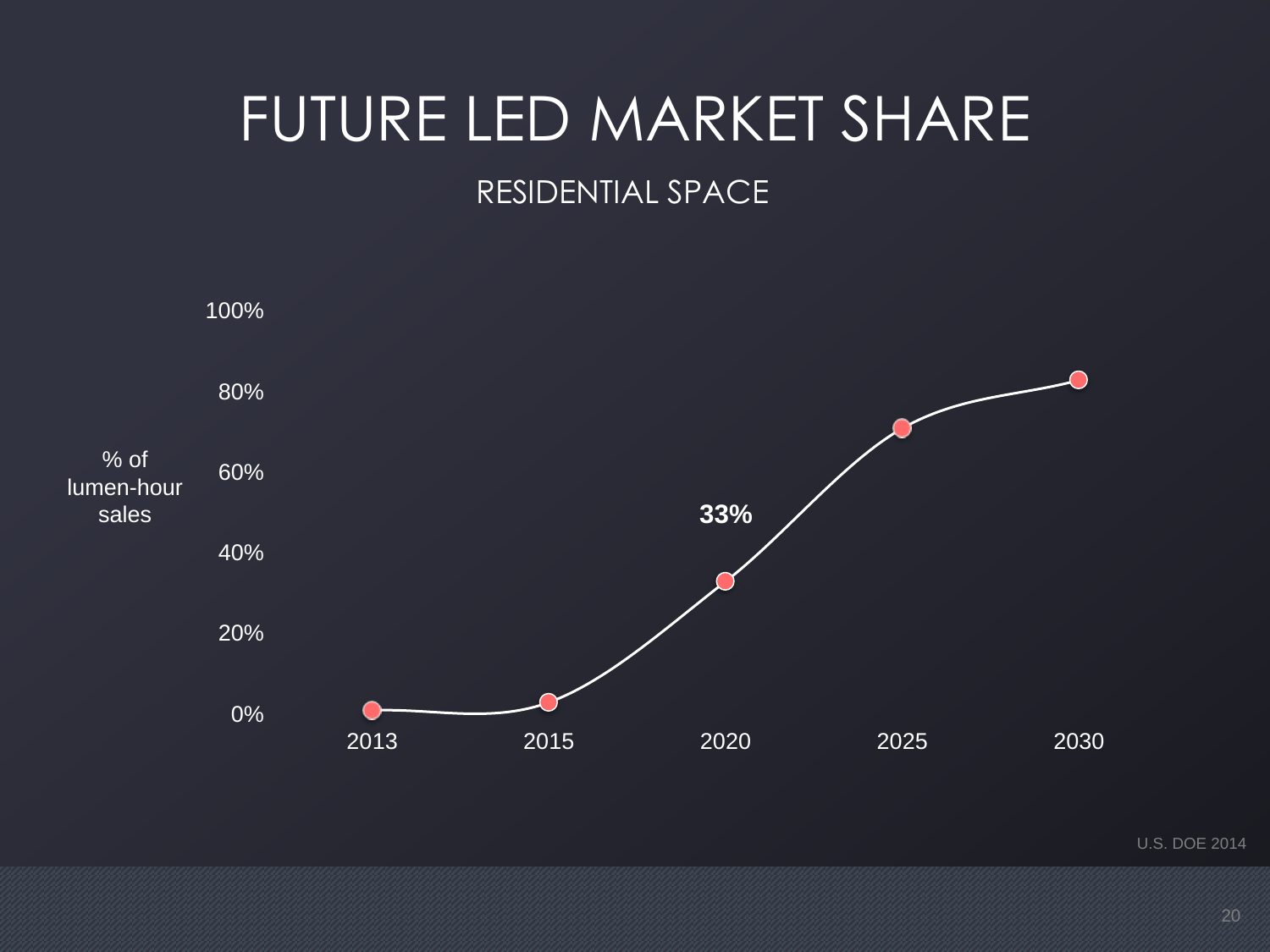# HOW DO WE KEEP UP WITH THE CHANGING **MARKET?**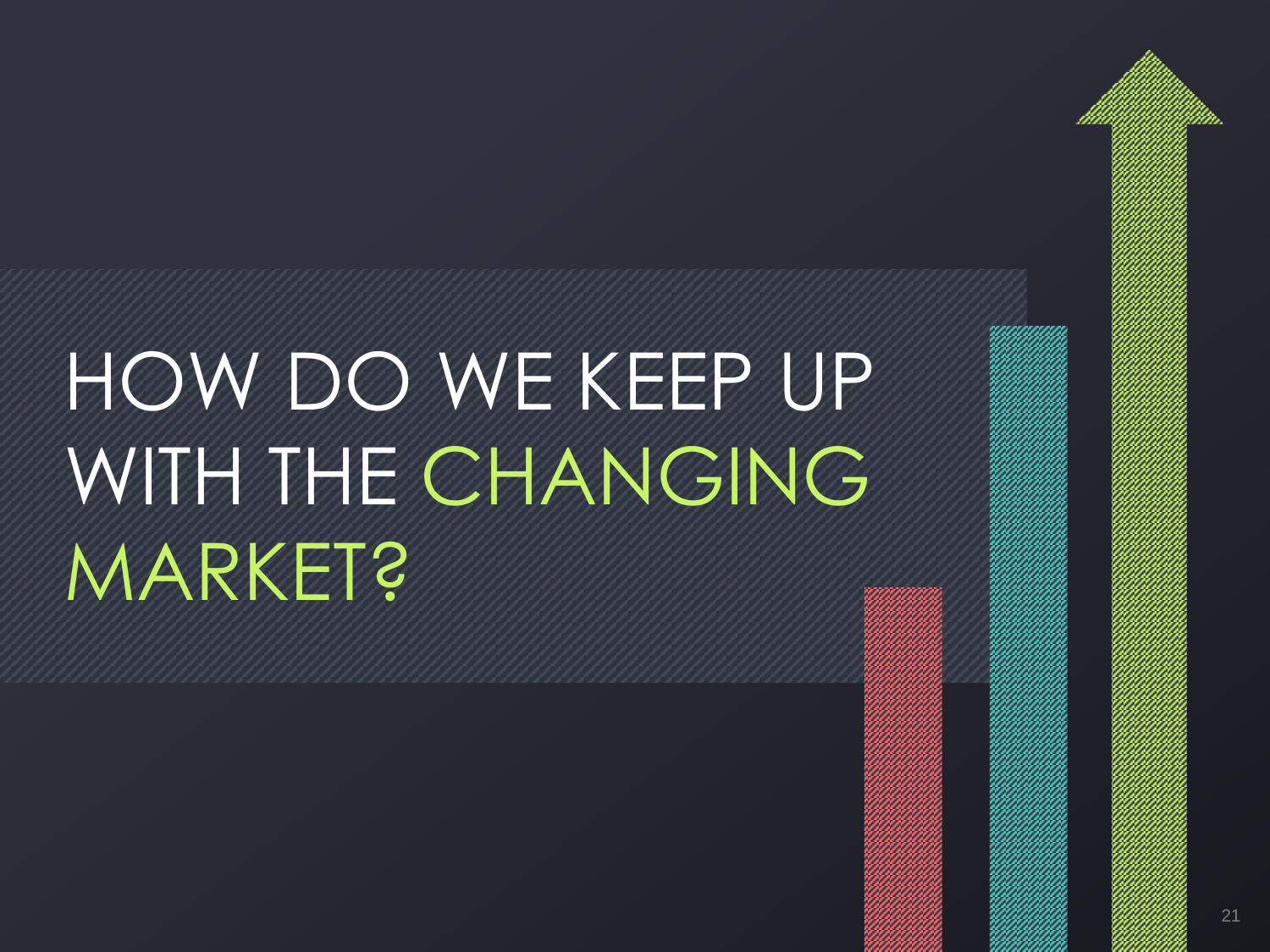

### NIMBLE WITH RELATIONSHIPS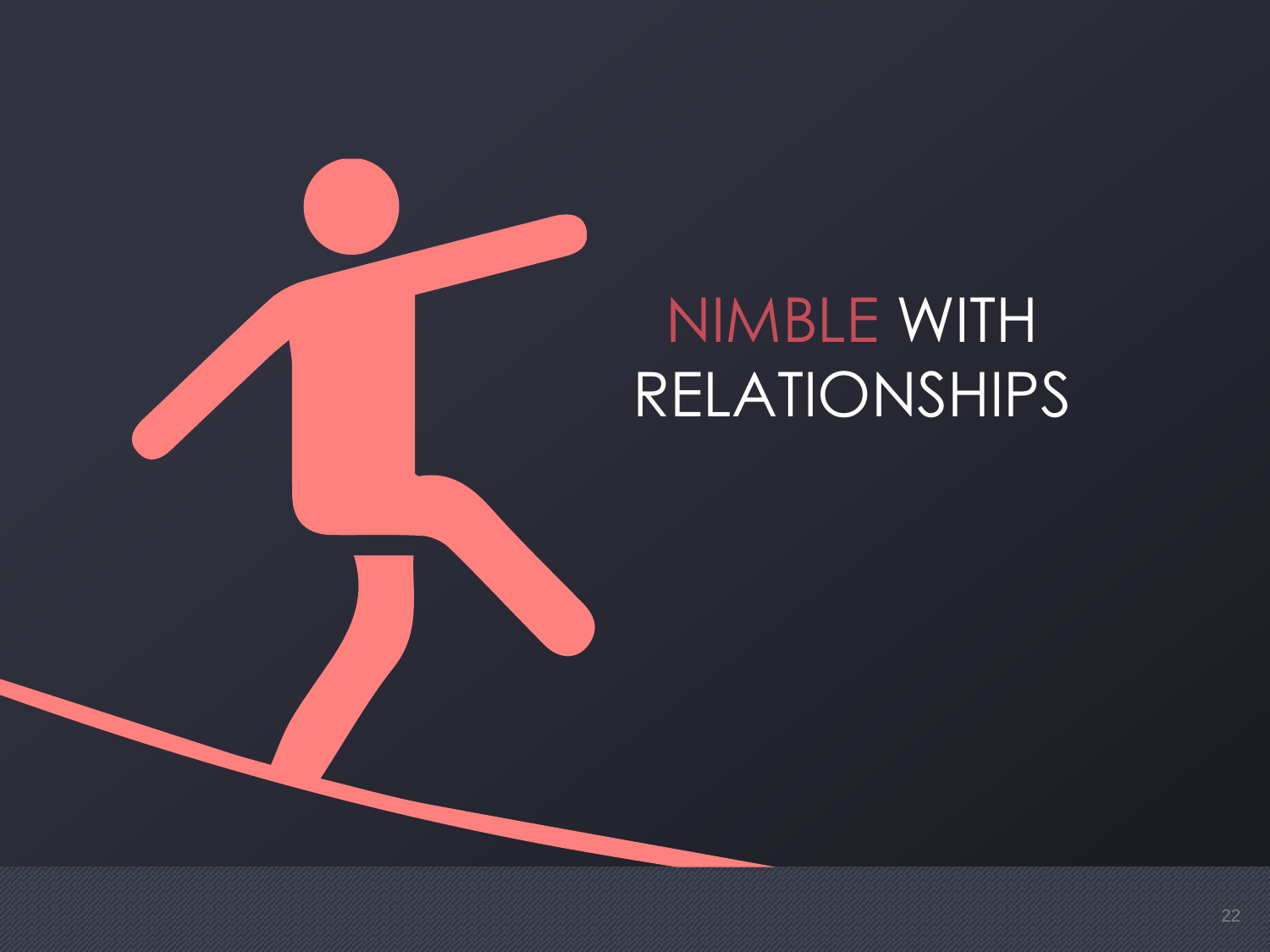

### UNDERSTAND POWER DYNAMICS AMONG MARKET ACTORS